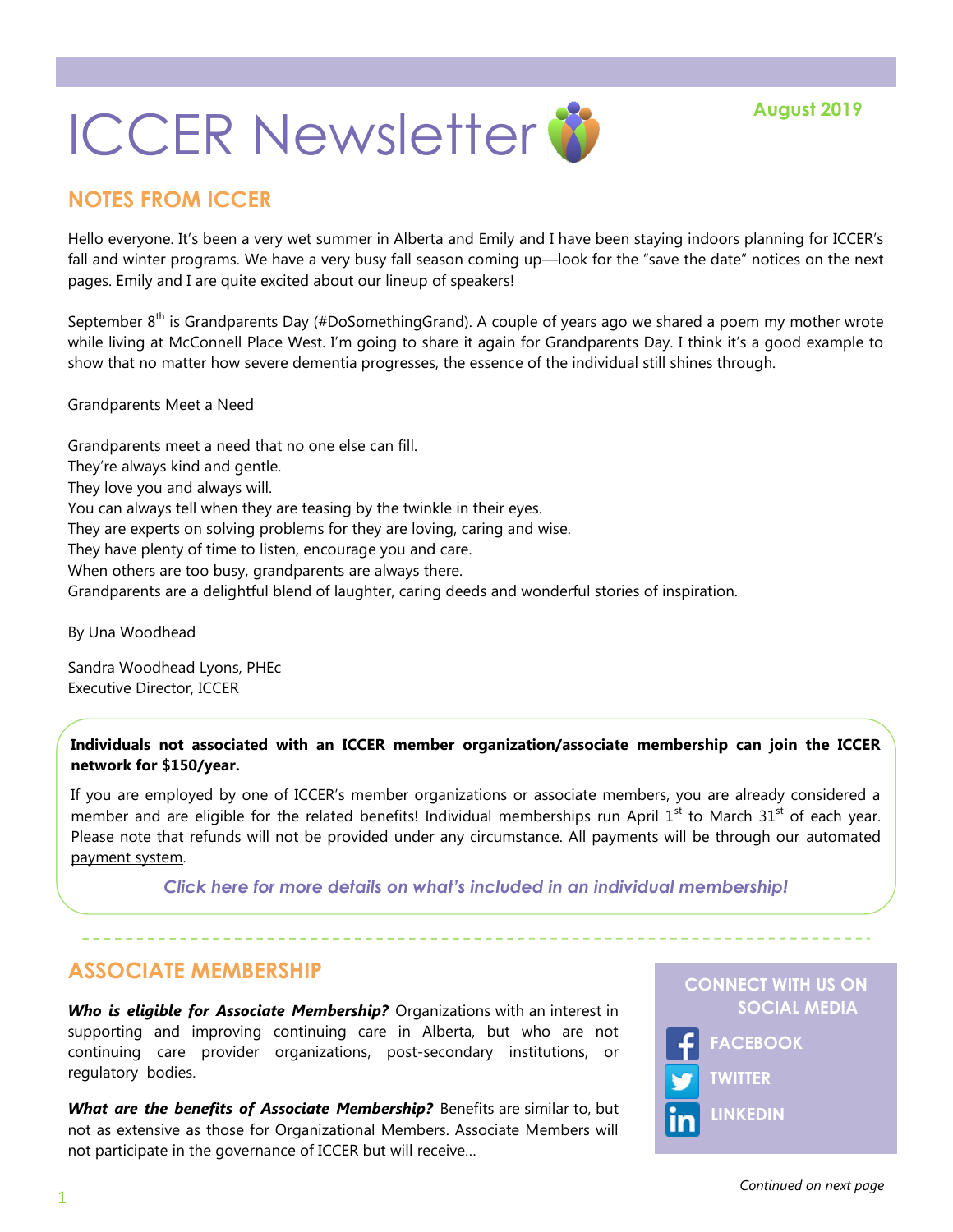- The opportunity to network and collaborate with like-minded organizations in both formal and informal ways;
- The ability for researchers and providers to discuss continuing care research needs;
- The opportunity for staff to join meaningful Communities of Practice (CoPs) in order to learn and collaborate;
- Limited free attendance to all ICCER events (no more than 5 registrations in-person or webinar link/event), unless a charge is required, in which case members pay a reduced fee;
- Pre-registration for major education events;
- Resources and information sent weekly;
- Associate Members-only website that includes knowledge synthesis documents (to help inform best practice), CoP information, ICCER event summaries, and publications that most organizations would not otherwise be able to access; and
- The monthly e-Newsletter

# **SAVE THE DATE!**

### **October Networking Events**

ICCER is excited to announce our upcoming fall/winter events! We will be holding Networking Events and Collaborative Practice Discussions in October. Our Networking Events will focus on appropriate de-prescribing and how to determine when and how to de-prescribe in a way that



best meets each resident's needs. In Calgary we will have Dr. Cheryl Sadowski (Associate Professor, Faculty of Pharmacy & Pharmaceutical Sciences, University of Alberta) and Dr. Jim Silvius (Provincial Medical Director, Seniors Health, Community Seniors Addictions & Mental Health; Senior Medical Director, Seniors Health SCN) sharing their knowledge, and in Edmonton Cheryl will be speaking with Kathleen Hunter (Professor, Faculty of Nursing, University of Alberta).

- **October 7, 2019—Calgary**
- **October 15, 2019—Edmonton**

#### **Collaborative Practice Discussions**

The Collaborative Practice Discussions are only open to ICCER's organizational members. They are an opportunity for our members to discuss important issues and initiatives in continuing care and share their policies and procedures with one another. In October, we will be discussing the implementation of automated records and how it has impacted care.

- **October 1, 2019—Edmonton**
- **October 8, 2019—Calgary**

#### **Education Event**

We are holding our annual education event on **November 12, 2019**. We will be focusing on Intergenerational Programming. This topic was of interest at our Innovation Day back in April, so we thought it was a good opportunity to explore further. We will feature speakers from Seniors & Housing, Age Friendly Edmonton, CapitalCare and LINKages! Note: This event will have main sites in both Edmonton and Calgary, as well as be available via webinar.

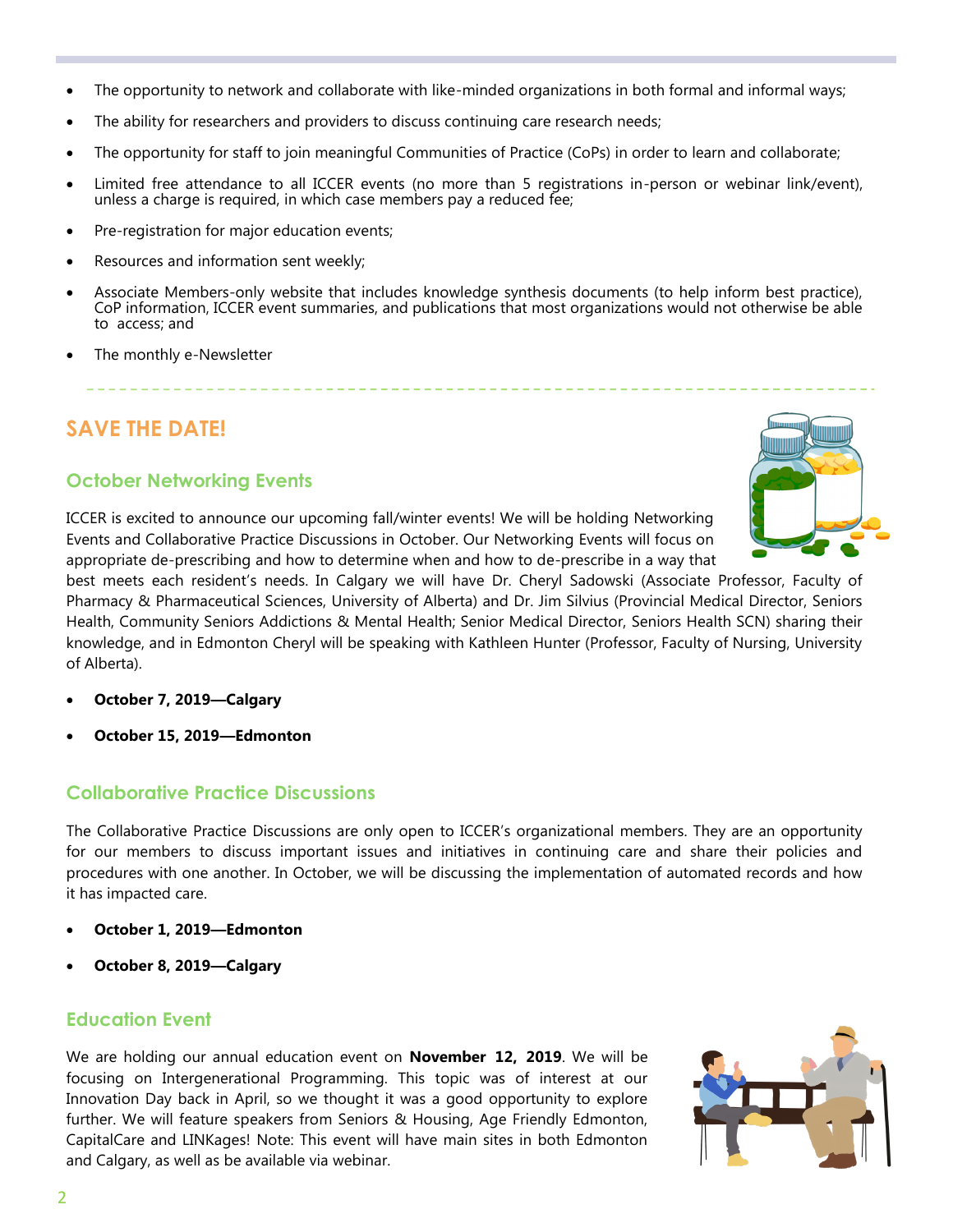# **SAVE THE DATE! CONT'D**

#### **Responsive Behaviours Symposium 2020**

Our annual Responsive Behaviours Symposium will be held on **February 19, 2019** with a focus on some issues that often lead to behaviours in continuing care. We are still finalizing the details, but our topics will include sleep, pain and incontinence with presentations by Dr. Cary Brown (Professor, Faculty of Rehabilitation—Occupational Therapy, University of Alberta), Verdeen Bueckert (Practice Lead, Seniors Health Strategic Clinical Network), Kathleen Hunter (Professor, Faculty of Nursing, University of Alberta) and Eve Baird (Founder of The Sleep Kit).

#### **April Networking Events**

We've already begun planning for our April 2020 events! The topic for the Networking Events will be Caregiver-Centred Care with speakers Dr. Jasneet Parmar (Medical Director, Network of Excellence in Seniors' Health & Wellness) and Sharon Anderson (Research Coordinator, Network of Excellence in Seniors' Health & Wellness).

- **April 16, 2020—Edmonton**
- **April 20, 2020—Calgary**

#### **SIGN-UP FOR FUTURE EVENT INVITATIONS!**

If you would like to receive future email invitations to ICCER events, **click on the link** to be added to our distribution list!

**[Click here to subscribe!](https://visitor.r20.constantcontact.com/manage/optin?v=001MqUcqqvjwLD850nipaor0HtdI1Y9d8ED2u9ivDzRV7Gp5uTyf2p54vfsufOQXL7BcGZnnLM-9yRAw3TIqncd_CNV4yZzfE9gE8XUs-KE6So%3D)**

## **SPECIAL DATES & UPCOMING EVENTS**

- As always, **September** is [World Alzheimer's Month](https://www.worldalzmonth.org/) with **September 21st** being World Alzheimer's Day.
- **October 18, 2019**: [Health Care Aide Conference 2019](https://www.norquest.ca/media-centre/events/2019/health-care-aide-conference-2019.aspx) Edmonton, AB
- **October 24-25, 2019: [ACCA IQ 2019: Catch the Wave!](http://www.accaiq.com/) Red Deer, AB**
- **October 24-26, 2019**: [CAG 2019: Navigating the Tides of Aging Together](https://cag2019.ca/) Moncton, NB

If you are going to the annual CAG Conference this year, be sure to attend the End of Life session on Friday, October 25th (8:00—9:30 AM) and hear Emily Dymchuk present "Embedding a Palliative Approach to Care in Continuing Care: The ICCER Team." Fellow ICCER representative, Sarah Price (Silvera) will be presenting "Navigating the complex changes around end-of-life options: Development of the Supportive Living MAiD Collaborative" in the same session.

Later that day, Jenny Swindle from the University of Alberta will be presenting on behalf of Hannah O'Rourke and team, "Music Connects Us: Design of an innovative music-based group activity intervention to address loneliness for people with dementia."

**November 8, 2019**: [Music Across the Lifespan](https://www.musiccareconference.ca/event-music-across-lifespan-2019) - Hamilton, ON